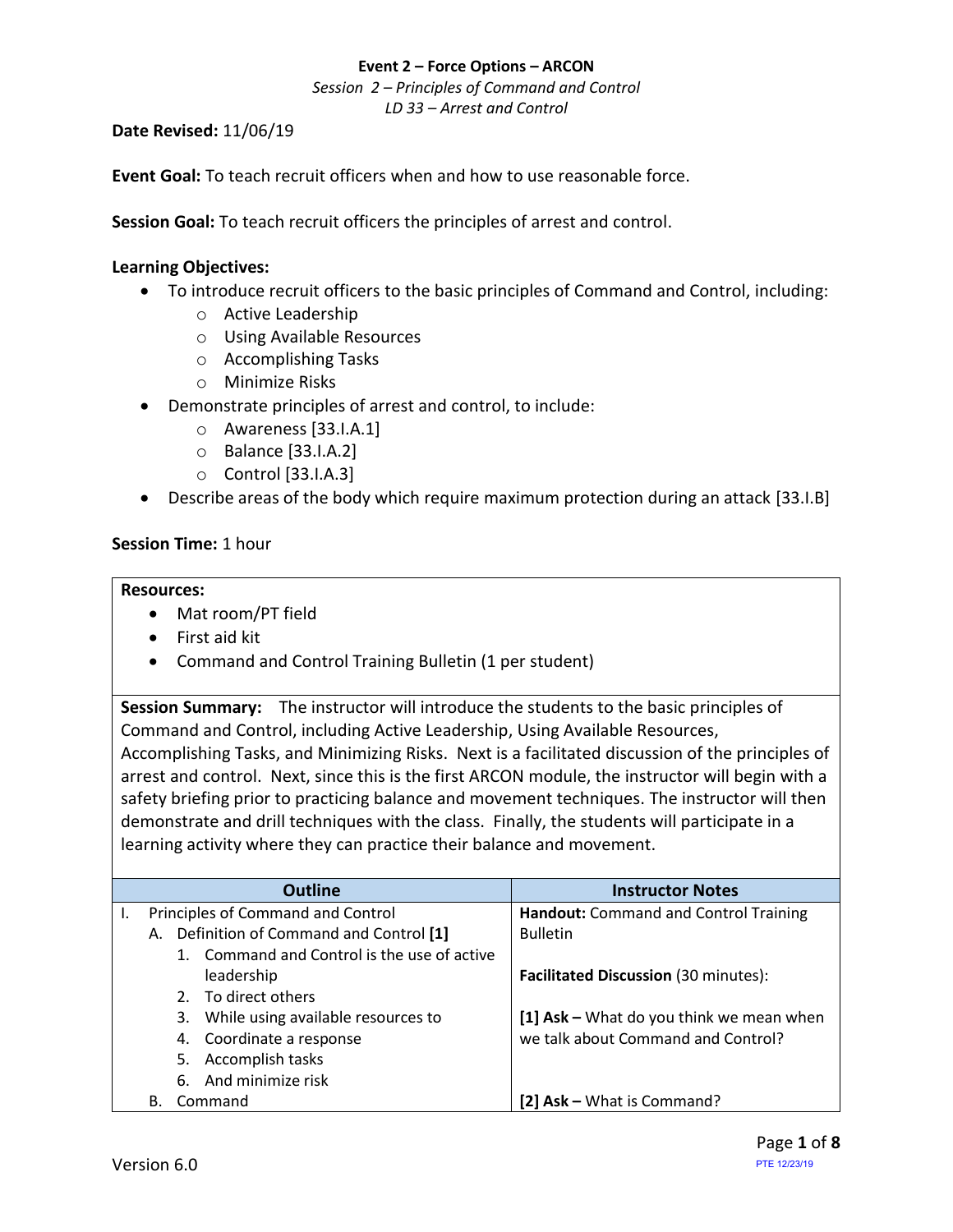*Session 2 – Principles of Command and Control*

|                 |  |                |                | LD ၁၁ – Affest dhu Control               |                                                 |
|-----------------|--|----------------|----------------|------------------------------------------|-------------------------------------------------|
|                 |  | 1.             |                | Definition of Command [2]                | What is leadership?                             |
|                 |  |                | a.             | Uses active leadership to                |                                                 |
|                 |  |                |                | b. Establish order                       |                                                 |
|                 |  |                |                | c. Provide stability and structure       |                                                 |
|                 |  |                |                | d. Set objectives                        |                                                 |
|                 |  |                |                | e. And create conditions under which     |                                                 |
|                 |  |                |                | the function of control can be           |                                                 |
|                 |  |                |                | achieved                                 |                                                 |
|                 |  |                | f.             | With minimal risk                        |                                                 |
|                 |  | 2.             |                | <b>Active Leadership</b>                 |                                                 |
|                 |  |                |                | a. Using clear, concise, and unambiguous |                                                 |
|                 |  |                |                | communication                            |                                                 |
|                 |  |                |                | b. To develop and implement a plan       |                                                 |
|                 |  |                |                | c. Direct personnel                      |                                                 |
|                 |  |                |                | d. And manage resources                  |                                                 |
|                 |  | C. Control [3] |                |                                          | [3] Ask - What is Control?                      |
|                 |  | 1.             |                | <b>Definition of Control</b>             | Situation control?<br>$\bullet$                 |
|                 |  |                | а.             | Implements the plan of action            | Suspect control?<br>$\bullet$                   |
|                 |  |                | b.             | While continuously assessing the         | Self-control?<br>$\bullet$                      |
|                 |  |                |                | situation                                |                                                 |
|                 |  |                | c.             | Making necessary adjustments             |                                                 |
|                 |  |                | d.             | Managing resources                       |                                                 |
|                 |  |                | e.             | Managing the scope of the incident       |                                                 |
|                 |  |                |                | (containment)                            |                                                 |
|                 |  |                | f.             | And evaluating whether existing          |                                                 |
|                 |  |                |                | Department protocols apply to the        |                                                 |
|                 |  |                |                | incident                                 |                                                 |
|                 |  |                |                | 2. Using Available Resources [4]         | [4] Ask - Why is important to know what         |
|                 |  |                | а.             | Identifying and managing those           | resources you have and to use them              |
|                 |  |                |                | resources                                | efficiently?                                    |
|                 |  |                | b.             | That are needed to plan and              |                                                 |
|                 |  |                |                | implement                                |                                                 |
|                 |  |                | c.             | The desired course of action             |                                                 |
|                 |  |                |                | 3. Accomplishing Tasks [5]               | [5] Ask - What are some of the ways that        |
|                 |  |                | a.             | Breaking down a plan of action           | we can successfully accomplish tasks and        |
|                 |  |                | b.             | Into smaller objectives                  | meet objectives?                                |
|                 |  |                | c.             | And using personnel and resources        |                                                 |
|                 |  |                | d.             | To meet those objectives                 |                                                 |
|                 |  | 4.             |                | Minimizing Risk [6]                      | [6] Ask - What specifics action can we take     |
|                 |  |                | a.             | Taking appropriate actions               | to help minimize risks in a tactical situation? |
|                 |  |                | b.             | To minimize risk exposure                |                                                 |
|                 |  |                | $\mathsf{C}$ . | To those impacted by the incident        |                                                 |
|                 |  |                | d.             | Including the community and first        |                                                 |
|                 |  |                |                | responders                               |                                                 |
| D. Expectations |  |                |                |                                          |                                                 |
|                 |  | 1.             |                | Initial responsibility [7]               |                                                 |
|                 |  |                |                |                                          |                                                 |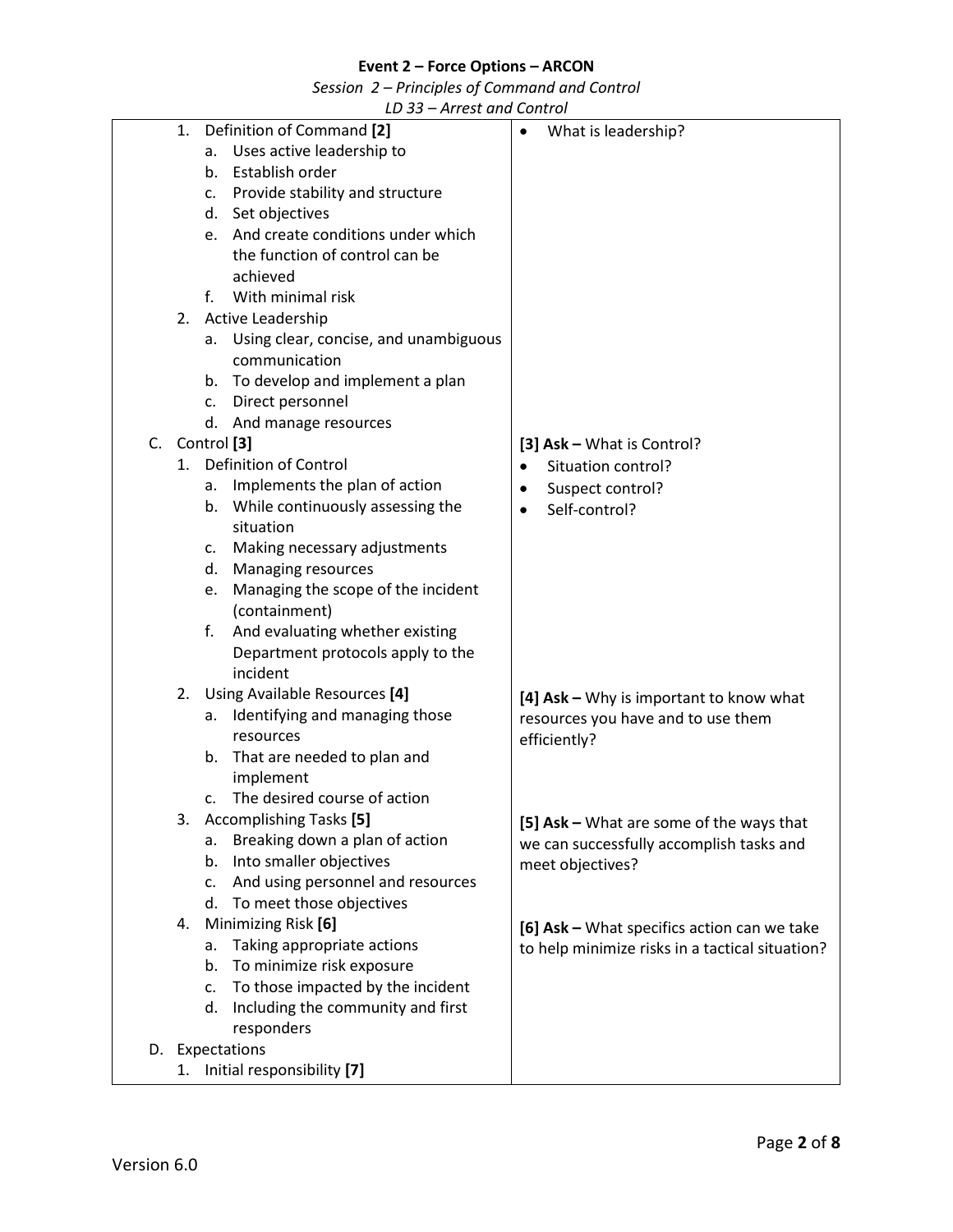*Session 2 – Principles of Command and Control*

|    | LD 33 - Arrest and Control        |                                                            |                                                 |  |  |
|----|-----------------------------------|------------------------------------------------------------|-------------------------------------------------|--|--|
|    |                                   | The senior officer, or any officer on<br>а.                | [7] Ask - What are the initial responsibilities |  |  |
|    |                                   | scene                                                      | of officers on scene?                           |  |  |
|    |                                   | Who has gained sufficient situational<br>b.                |                                                 |  |  |
|    |                                   | awareness                                                  |                                                 |  |  |
|    |                                   | Shall begin the process to develop a<br>c.                 |                                                 |  |  |
|    |                                   | plan of action                                             |                                                 |  |  |
|    |                                   | One of the primary responsibilities is<br>d.               |                                                 |  |  |
|    |                                   | direction and guidance of subordinate                      |                                                 |  |  |
|    |                                   | personnel                                                  |                                                 |  |  |
|    |                                   | 1) Ensuring reasonable numbers of                          |                                                 |  |  |
|    |                                   | Designated Cover Officers (DCO)                            |                                                 |  |  |
|    |                                   | for both lethal and less-lethal                            |                                                 |  |  |
|    |                                   | cover                                                      |                                                 |  |  |
|    |                                   | Reverence for human life is<br>a)                          |                                                 |  |  |
|    |                                   | the primary consideration in                               |                                                 |  |  |
|    |                                   | developing tactics and                                     |                                                 |  |  |
|    |                                   | strategies to resolve critical                             |                                                 |  |  |
|    |                                   | incidents                                                  |                                                 |  |  |
|    |                                   | b)                                                         |                                                 |  |  |
|    |                                   | An essential goal of Command                               |                                                 |  |  |
|    |                                   | and Control is to manage the<br>number of officers who are |                                                 |  |  |
|    |                                   |                                                            |                                                 |  |  |
|    |                                   | assigned to lethal cover                                   |                                                 |  |  |
|    |                                   | responsibilities                                           |                                                 |  |  |
|    |                                   | Reducing over-response and over-<br>2)                     |                                                 |  |  |
|    |                                   | deployment to specific duties and                          |                                                 |  |  |
|    |                                   | responsibilities                                           |                                                 |  |  |
|    |                                   | Maintaining officer safety through<br>3)                   |                                                 |  |  |
|    |                                   | personnel location and                                     |                                                 |  |  |
|    |                                   | assignment                                                 |                                                 |  |  |
|    | 2.                                | Individual officer responsibility [8]                      | [8] Ask - Who is responsible for Command        |  |  |
|    |                                   | All officers on scene are responsible<br>а.                | and Control?                                    |  |  |
|    |                                   | for Command and Control                                    |                                                 |  |  |
|    |                                   | b. Officers must identify the Incident                     |                                                 |  |  |
|    |                                   | Commander (IC)                                             |                                                 |  |  |
|    |                                   | Officers must be ready and receptive<br>c.                 |                                                 |  |  |
|    |                                   | to direction and orders from the IC                        |                                                 |  |  |
|    |                                   | d. Officers should be ready to deploy or                   |                                                 |  |  |
|    |                                   | re-deploy as necessary                                     |                                                 |  |  |
| Е. | <b>Preliminary considerations</b> |                                                            |                                                 |  |  |
|    |                                   | 1. Preservation of life [9]                                | [9] Ask - What is our overarching guiding       |  |  |
|    |                                   | Officers must assess any immediate<br>a.                   | principle in every tactical situation?          |  |  |
|    |                                   | danger to the community and to initial                     |                                                 |  |  |
|    |                                   | responders                                                 |                                                 |  |  |
|    |                                   | b. The IC must direct available personnel                  |                                                 |  |  |
|    |                                   | and coordinate appropriate measures                        |                                                 |  |  |
|    |                                   | to mitigate the threat                                     |                                                 |  |  |
|    |                                   | Immediate threats may include:<br>c.                       |                                                 |  |  |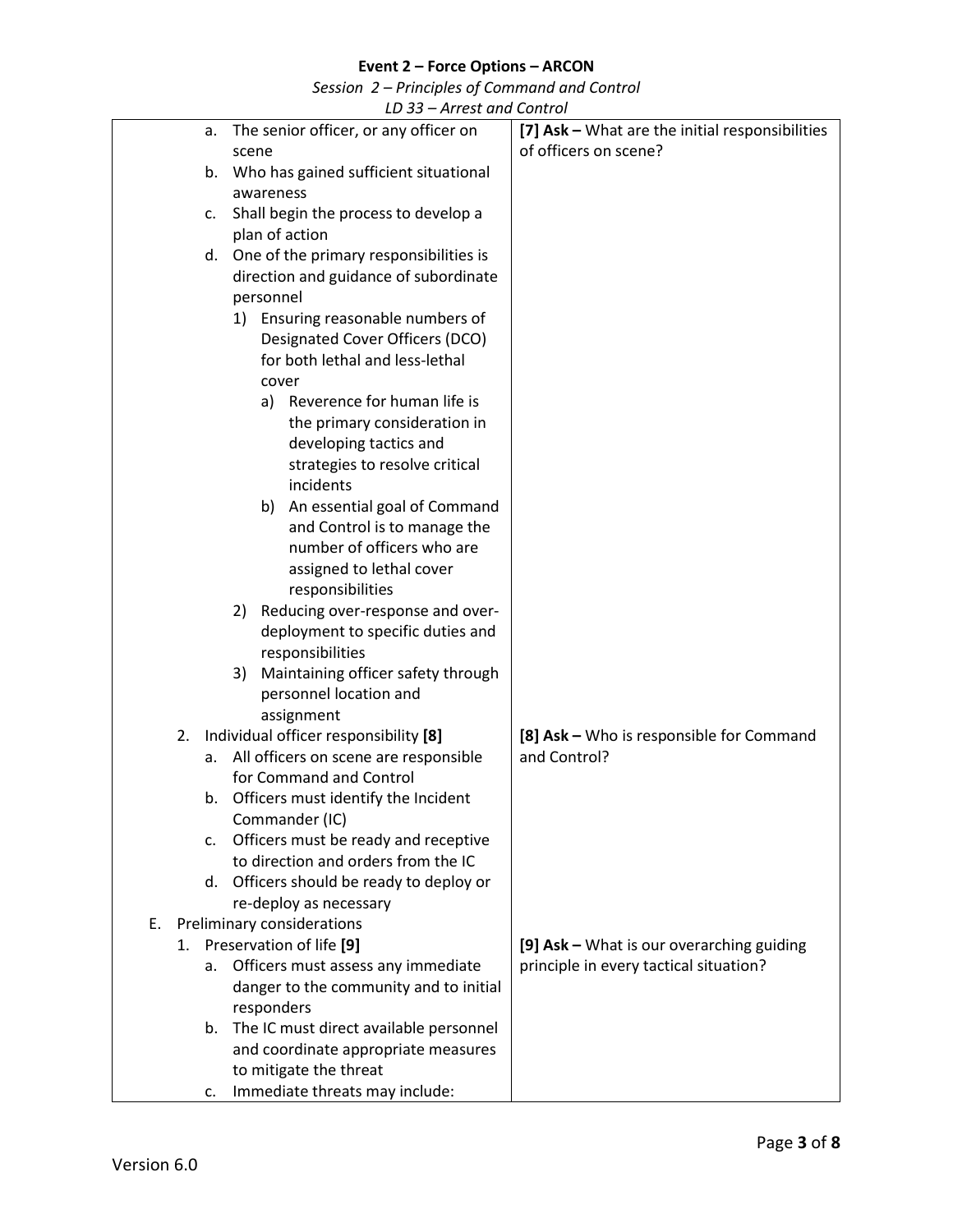*Session 2 – Principles of Command and Control*

|    |                        | $\overline{L}$ $\overline{U}$ $\overline{U}$ $\overline{U}$ $\overline{U}$ $\overline{U}$ $\overline{U}$ $\overline{U}$ $\overline{U}$ $\overline{U}$ $\overline{U}$ $\overline{U}$ $\overline{U}$ $\overline{U}$ $\overline{U}$ $\overline{U}$ $\overline{U}$ $\overline{U}$ $\overline{U}$ $\overline{U}$ $\overline{U}$ $\overline{U}$ $\overline{U}$ $\overline{U}$ $\overline{$ |                                           |
|----|------------------------|--------------------------------------------------------------------------------------------------------------------------------------------------------------------------------------------------------------------------------------------------------------------------------------------------------------------------------------------------------------------------------------|-------------------------------------------|
|    |                        | 1) Outstanding and possible armed                                                                                                                                                                                                                                                                                                                                                    |                                           |
|    |                        | suspects                                                                                                                                                                                                                                                                                                                                                                             |                                           |
|    |                        | 2) Active shooters                                                                                                                                                                                                                                                                                                                                                                   |                                           |
|    |                        | 3) Environmental hazards                                                                                                                                                                                                                                                                                                                                                             |                                           |
|    |                        | Those in need of immediate<br>4)                                                                                                                                                                                                                                                                                                                                                     |                                           |
|    |                        | medical care                                                                                                                                                                                                                                                                                                                                                                         |                                           |
|    |                        | 5) Multiple victims                                                                                                                                                                                                                                                                                                                                                                  |                                           |
|    |                        | 6) Establish force protection for fire                                                                                                                                                                                                                                                                                                                                               |                                           |
|    |                        | personnel, if necessary                                                                                                                                                                                                                                                                                                                                                              |                                           |
|    |                        | Continue to develop a plan<br>d.                                                                                                                                                                                                                                                                                                                                                     |                                           |
|    | 2.                     | Making decisions [10]                                                                                                                                                                                                                                                                                                                                                                | [10] Ask - What does it look like to make |
|    |                        | Principle component of leadership<br>а.                                                                                                                                                                                                                                                                                                                                              | good decisions?                           |
|    |                        | b. Every officer is a leader                                                                                                                                                                                                                                                                                                                                                         |                                           |
|    |                        | Leadership requires an ability to make<br>c.                                                                                                                                                                                                                                                                                                                                         |                                           |
|    |                        | rapid, logical, and reasoned                                                                                                                                                                                                                                                                                                                                                         |                                           |
|    |                        | recommendations and decisions                                                                                                                                                                                                                                                                                                                                                        |                                           |
|    |                        | Based on consideration of the<br>$d_{\cdot}$                                                                                                                                                                                                                                                                                                                                         |                                           |
|    |                        | potential risks and benefit involved in                                                                                                                                                                                                                                                                                                                                              |                                           |
|    |                        | various courses of action                                                                                                                                                                                                                                                                                                                                                            |                                           |
|    |                        | One must act appropriately and<br>e.                                                                                                                                                                                                                                                                                                                                                 |                                           |
|    |                        | immediately to rapidly developing                                                                                                                                                                                                                                                                                                                                                    |                                           |
|    |                        | situations                                                                                                                                                                                                                                                                                                                                                                           |                                           |
|    |                        | By instantaneously calling upon<br>f.                                                                                                                                                                                                                                                                                                                                                |                                           |
|    |                        | experience, training, and knowledge                                                                                                                                                                                                                                                                                                                                                  |                                           |
|    |                        | To formulate and then implement                                                                                                                                                                                                                                                                                                                                                      |                                           |
|    |                        | g.                                                                                                                                                                                                                                                                                                                                                                                   |                                           |
|    |                        | strategies                                                                                                                                                                                                                                                                                                                                                                           |                                           |
|    |                        | Officers are expected to:<br>h.                                                                                                                                                                                                                                                                                                                                                      |                                           |
|    |                        | 1) Exercise leadership                                                                                                                                                                                                                                                                                                                                                               |                                           |
|    |                        | 2) Make timely decisions                                                                                                                                                                                                                                                                                                                                                             | Facilitated discussion (in classroom      |
|    |                        | 3) Accept responsibility for their                                                                                                                                                                                                                                                                                                                                                   | formation, 10 minutes):                   |
|    |                        | decisions regardless of outcomes                                                                                                                                                                                                                                                                                                                                                     |                                           |
| F. |                        | Safety orientation [1]                                                                                                                                                                                                                                                                                                                                                               | [1] Ask - What are the some of the ways   |
|    |                        | 1. First aid resources                                                                                                                                                                                                                                                                                                                                                               | that we can ensure a safe training        |
|    |                        | First aid kits on the wall of the mat<br>a.                                                                                                                                                                                                                                                                                                                                          | environment?                              |
|    |                        | room                                                                                                                                                                                                                                                                                                                                                                                 |                                           |
|    |                        | AED in the ARCON office<br>b.                                                                                                                                                                                                                                                                                                                                                        |                                           |
|    | 2.                     | Notifications                                                                                                                                                                                                                                                                                                                                                                        |                                           |
|    |                        | Supervisors<br>а.                                                                                                                                                                                                                                                                                                                                                                    |                                           |
|    |                        | Rescue ambulance<br>b.                                                                                                                                                                                                                                                                                                                                                               |                                           |
|    | 3.                     | Awareness                                                                                                                                                                                                                                                                                                                                                                            |                                           |
|    |                        | Boundaries of the mats<br>a.                                                                                                                                                                                                                                                                                                                                                         |                                           |
|    |                        | Other students<br>b.                                                                                                                                                                                                                                                                                                                                                                 |                                           |
|    | Safety equipment<br>4. |                                                                                                                                                                                                                                                                                                                                                                                      |                                           |
|    |                        | Mouthguard<br>a.                                                                                                                                                                                                                                                                                                                                                                     |                                           |
|    |                        | Padded gloves<br>b.                                                                                                                                                                                                                                                                                                                                                                  |                                           |
|    | 5.                     | Medical facilities locations listed in Safety                                                                                                                                                                                                                                                                                                                                        |                                           |
|    |                        | Plan                                                                                                                                                                                                                                                                                                                                                                                 |                                           |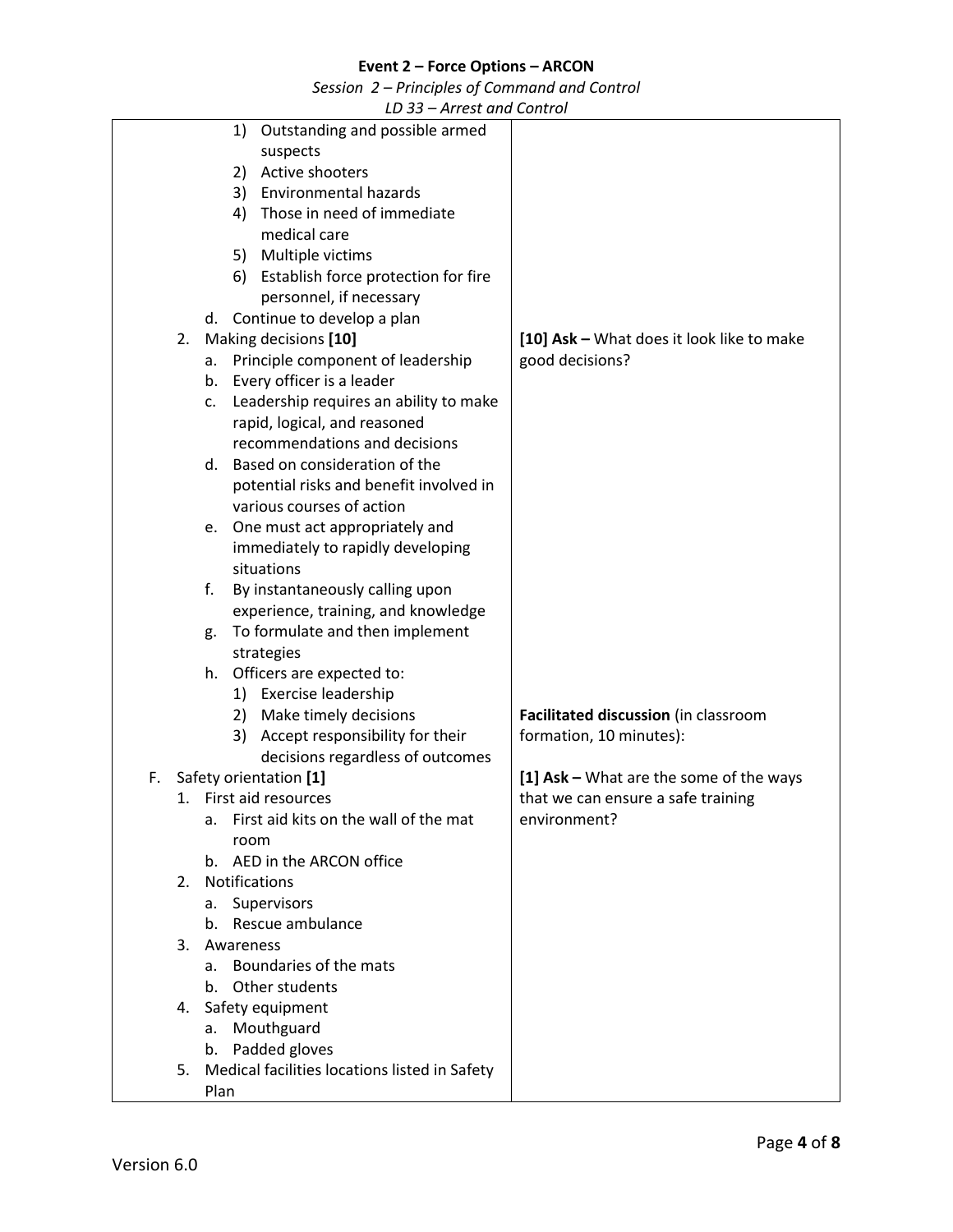*Session 2 – Principles of Command and Control*

<span id="page-4-1"></span><span id="page-4-0"></span>

|    |            | An cut and control                    |                                                      |
|----|------------|---------------------------------------|------------------------------------------------------|
| 6. | Evacuation |                                       |                                                      |
|    | a.         | Exits                                 |                                                      |
|    | b.         | <b>Meeting location</b>               |                                                      |
| 7. |            | Safety in training                    |                                                      |
|    |            |                                       |                                                      |
|    |            | a. Leave your ego at the door [2]     |                                                      |
|    |            | 1) Work together with your partner    | [2] Ask - What does it mean to "leave your           |
|    |            | to facilitate their learning          | ego at the door"?                                    |
|    |            | 2) You are not competing against      |                                                      |
|    |            | your partner                          |                                                      |
|    |            | 3) Your job is to be a good training  |                                                      |
|    |            | partner, not an opponent              |                                                      |
|    | b.         | Tapping out [3]                       |                                                      |
|    |            | 1) Tap your partner's body            | [3] Ask - How you can help prevent injury            |
|    |            |                                       |                                                      |
|    |            | 2) Do not tap the mat                 | during arrest and control training?                  |
|    |            | 3) Say "tap" if you cannot use your   | Seeking:                                             |
|    |            | hands                                 | Tap out early<br>$\bullet$                           |
|    |            | 4) Tap early to avoid injury          | Start slow and increase speed with each<br>$\bullet$ |
|    |            | c. Practice slow                      | rep                                                  |
|    |            | 1) Start slow and increase speed only |                                                      |
|    |            | when both students are                |                                                      |
|    |            | comfortable with the technique        | [4] Ask - What are the 3 principles of arrest        |
|    |            | 2) Only go as fast as perfect         | and control?                                         |
|    |            | technique allows                      |                                                      |
|    |            |                                       | Seeking:                                             |
|    |            | G. Principles of Arrest and Control   | Awareness<br>$\bullet$                               |
|    |            | 1. Awareness [4, 4.1] [33.I.A.1]      | <b>Balance</b><br>$\bullet$                          |
|    | a. Cover   |                                       | Control<br>$\bullet$                                 |
|    | b.         | Concealment                           |                                                      |
|    | C.         | Potential hazards                     | [4.1] Ask - What are some things you should          |
|    |            | 1) Suspect's hands                    | be aware of when first contacting a suspect?         |
|    |            | 2) Weapons                            |                                                      |
|    |            | 3) Friends or associates of the       |                                                      |
|    |            | suspect                               |                                                      |
|    | 4)         | Potential escape routes               |                                                      |
|    |            | 5) Footing and environment            |                                                      |
|    |            |                                       | [5] Ask - Why is it necessary to have a              |
|    |            | 2. Balance [5] [33.I.A.2]             | balanced stance even when a suspect is               |
|    | а.         | <b>Stances</b>                        | cooperative?                                         |
|    |            | 1) Field interview stance [6]         |                                                      |
|    |            | a) Key Points                         | [6] Demonstrate and drill - Field Interview          |
|    |            | (1) Always keep your primary          | <b>Stance</b>                                        |
|    |            | side (gun side) leg back              | Demonstrate<br>$\bullet$                             |
|    |            | (2) Knees slightly bent               |                                                      |
|    |            | (3) Feet slightly wider than          | Break down key points and common<br>$\bullet$        |
|    |            | shoulder width apart                  | mistakes                                             |
|    |            | (4) Support side heel aligned         | Drill (8-10 reps)<br>$\bullet$                       |
|    |            |                                       |                                                      |
|    |            | with primary side toes                |                                                      |
|    |            | (5) Keep your hands up just           |                                                      |
|    |            | over your gun belt                    |                                                      |
|    |            |                                       |                                                      |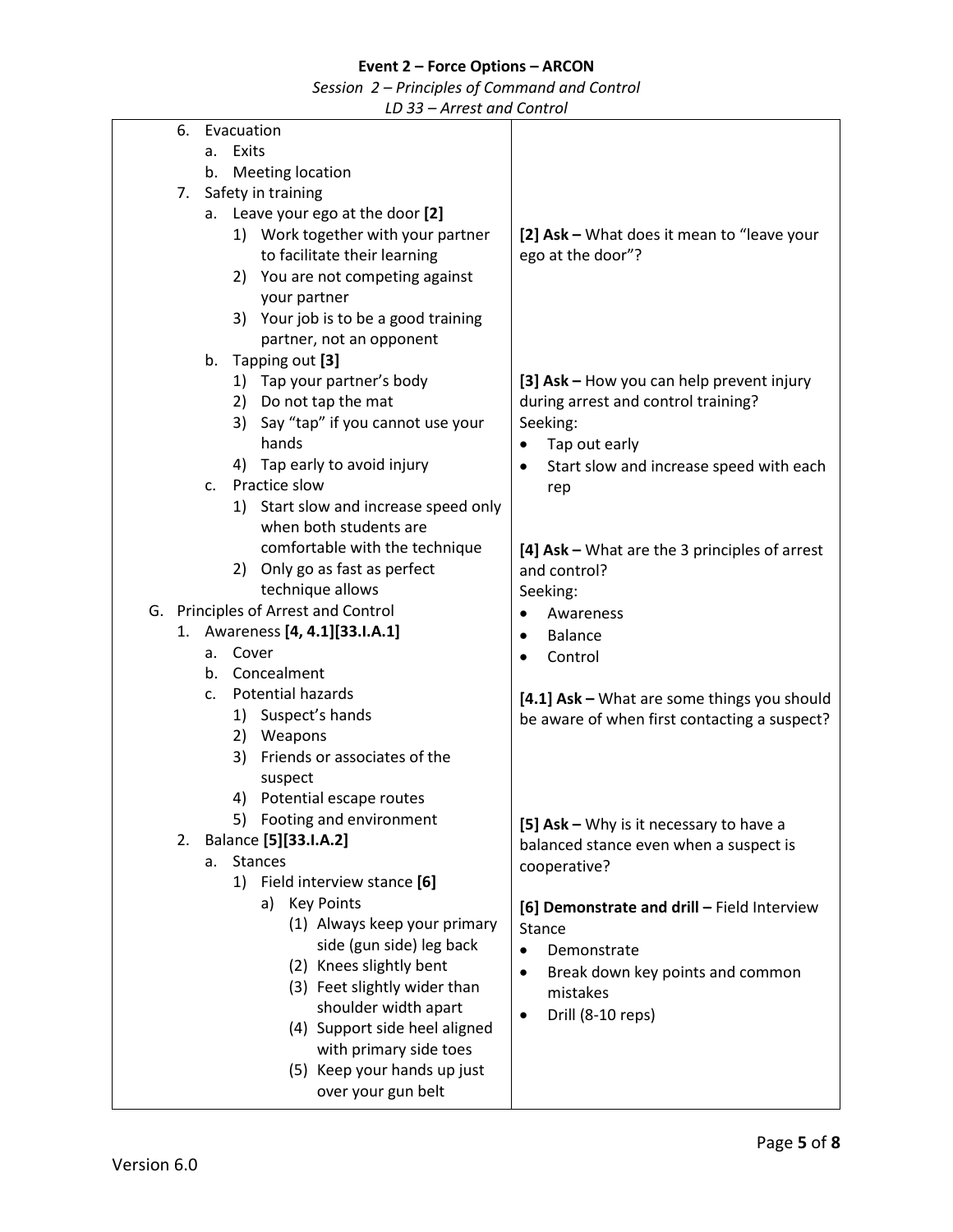*Session 2 – Principles of Command and Control*

<span id="page-5-0"></span>

|    |    | ᄖ ᇰ<br>$-$ An column Control     |                                               |
|----|----|----------------------------------|-----------------------------------------------|
|    |    | b)<br>Most common mistakes       |                                               |
|    |    | (1) Feet bladed away             |                                               |
|    |    | (2) Feet too narrow              |                                               |
|    |    | (3) Hands down                   |                                               |
|    | 2) | Fighting stance [6.1]            | [6.1] Demonstrate and drill - Fighting        |
|    |    | a) Key points                    | <b>Stance</b>                                 |
|    |    | (1) Always keep your primary     | Demonstrate<br>$\bullet$                      |
|    |    | side (gun side) leg back         | Break down key points and common<br>٠         |
|    |    | (2) Knees slightly bent          | mistakes                                      |
|    |    | (3) Feet slightly wider than     | Drill (8-10 reps)<br>$\bullet$                |
|    |    | shoulder width apart             |                                               |
|    |    | (4) Support side heel aligned    |                                               |
|    |    | with primary side toes           |                                               |
|    |    | (5) Lower your center of         |                                               |
|    |    | gravity and widen your           |                                               |
|    |    | base                             |                                               |
|    |    | (6) Keep your rear heel off      |                                               |
|    |    | the ground and your chin         |                                               |
|    |    | tucked                           |                                               |
|    |    | b) Common mistakes               | [7] Ask - What areas of the body require      |
|    |    | (1) Feet bladed away             | maximum protection from potential suspect     |
|    |    | (2) Feet too narrow              | attacks?                                      |
|    |    | (3) Hands down                   |                                               |
|    | 3) | Areas of the body requiring      | [8] Demonstrate and drill - Patterns of       |
|    |    | maximum protection [7][33.I.B]   | Movement                                      |
|    |    | a) Head/face                     | Demonstrate<br>$\bullet$                      |
|    |    | Throat/neck<br>b)                | Break down key points and common<br>٠         |
|    |    | Groin<br>c)<br>d) Joints         | mistakes                                      |
| b. |    | Patterns of movement [8,9]       | Drill (8-10 reps)                             |
|    | 1) | Key points                       |                                               |
|    |    | The foot closest to the<br>a)    | Activity: Have students partner up and face   |
|    |    | direction of movement must       | each other. One student will move first, the  |
|    |    | move first                       | other student will mirror their movement.     |
|    |    | b) Both feet move the same       | 30 seconds at a time. Rotate partners twice.  |
|    |    | distance                         |                                               |
|    |    | c) Keep your weight on the balls | [9] Ask - What are the potential dangers if   |
|    |    | of your feet                     | you do not move safely during a use of force  |
|    |    | d) Keep your rear heel loaded    | situation?                                    |
|    | 2) | Most common mistakes             |                                               |
|    |    | Crossing your feet<br>a)         | [10] Demonstrate and drill - Stand up in      |
|    |    | b) Failing to maintain your base | base                                          |
|    |    | and balance                      | Demonstrate<br>$\bullet$                      |
| c. |    | Stand up in base [10]            | Break down key points and common<br>$\bullet$ |
|    |    | 1) Key points                    | mistakes                                      |
|    |    | a) Post one foot on the ground,  | Drill (8-10 reps)<br>٠                        |
|    |    | and bend the other leg           |                                               |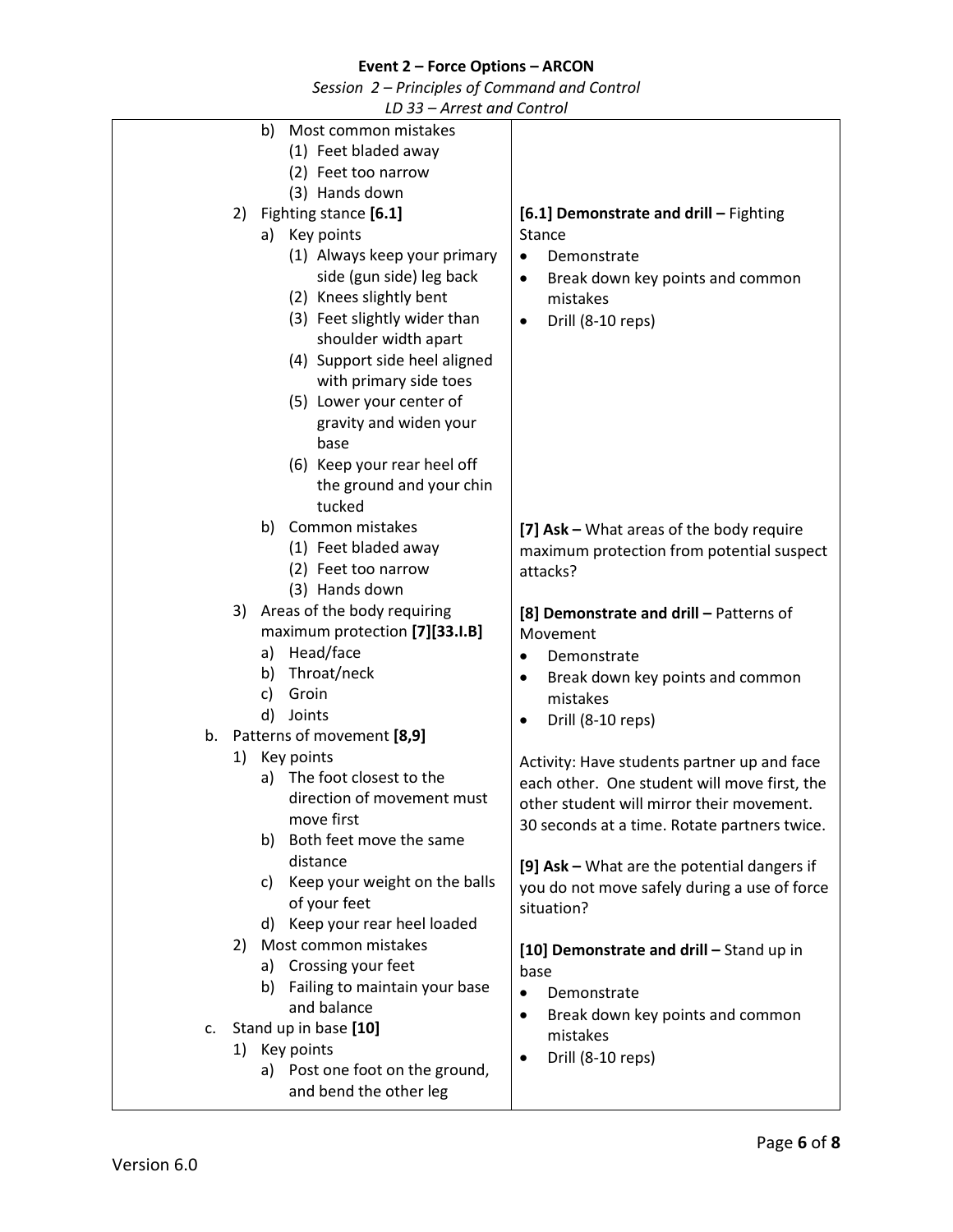*Session 2 – Principles of Command and Control*

<span id="page-6-1"></span><span id="page-6-0"></span>

| LU JJ<br>$-$ An cot and Control          |                                         |
|------------------------------------------|-----------------------------------------|
| Post the opposite hand of the<br>b)      |                                         |
| posted foot, close to your               |                                         |
| body                                     |                                         |
| Use your posted hand and<br>c)           |                                         |
| foot to elevate your hips                |                                         |
| Swing your hips up and post<br>d)        |                                         |
| your foot behind your hand               |                                         |
| Make sure your knee lands<br>e)          |                                         |
| outside of your posted hand              |                                         |
| Always keep two points of<br>f)          |                                         |
| contact with the ground                  |                                         |
| If possible, stand up with the<br>g)     |                                         |
| primary/gun leg back                     |                                         |
| Common mistakes<br>2)                    |                                         |
| Foot lands inside of the<br>a)           |                                         |
| posted hand                              |                                         |
| Lifting the posted hand off the<br>b)    |                                         |
| ground prior to your foot                |                                         |
| landing                                  | [11] Ask - What are the two types of    |
| Control [11][33.I.A.3]<br>3.             | control? Why are they both important?   |
| Physical control<br>a.                   |                                         |
| 1) The application of physical           |                                         |
| techniques                               |                                         |
| 2) The peace officer chooses how the     |                                         |
| suspect moves                            |                                         |
| 3) The ability to physically control a   |                                         |
| suspect is necessary in any use of       |                                         |
| force incident                           |                                         |
| Self-control<br>b.                       |                                         |
| <b>Maintaining composure</b><br>1)       |                                         |
| The ability to make sound<br>2)          |                                         |
| judgments and decisions                  |                                         |
| 3) Is gained through confidence          |                                         |
| Is a quality of a good leader<br>4)      |                                         |
| Helps officers build relationships<br>5) | Run learning activity - Push/pull drill |
| within the community                     |                                         |
| Garners public trust and<br>6)           |                                         |
| confidence                               |                                         |
| 7) Requires proper, adequate, and        |                                         |
| ongoing training                         |                                         |
| Enhanced through practice<br>8)          |                                         |
| 9) Requires the officer to manage        |                                         |
| their emotions                           |                                         |
|                                          |                                         |